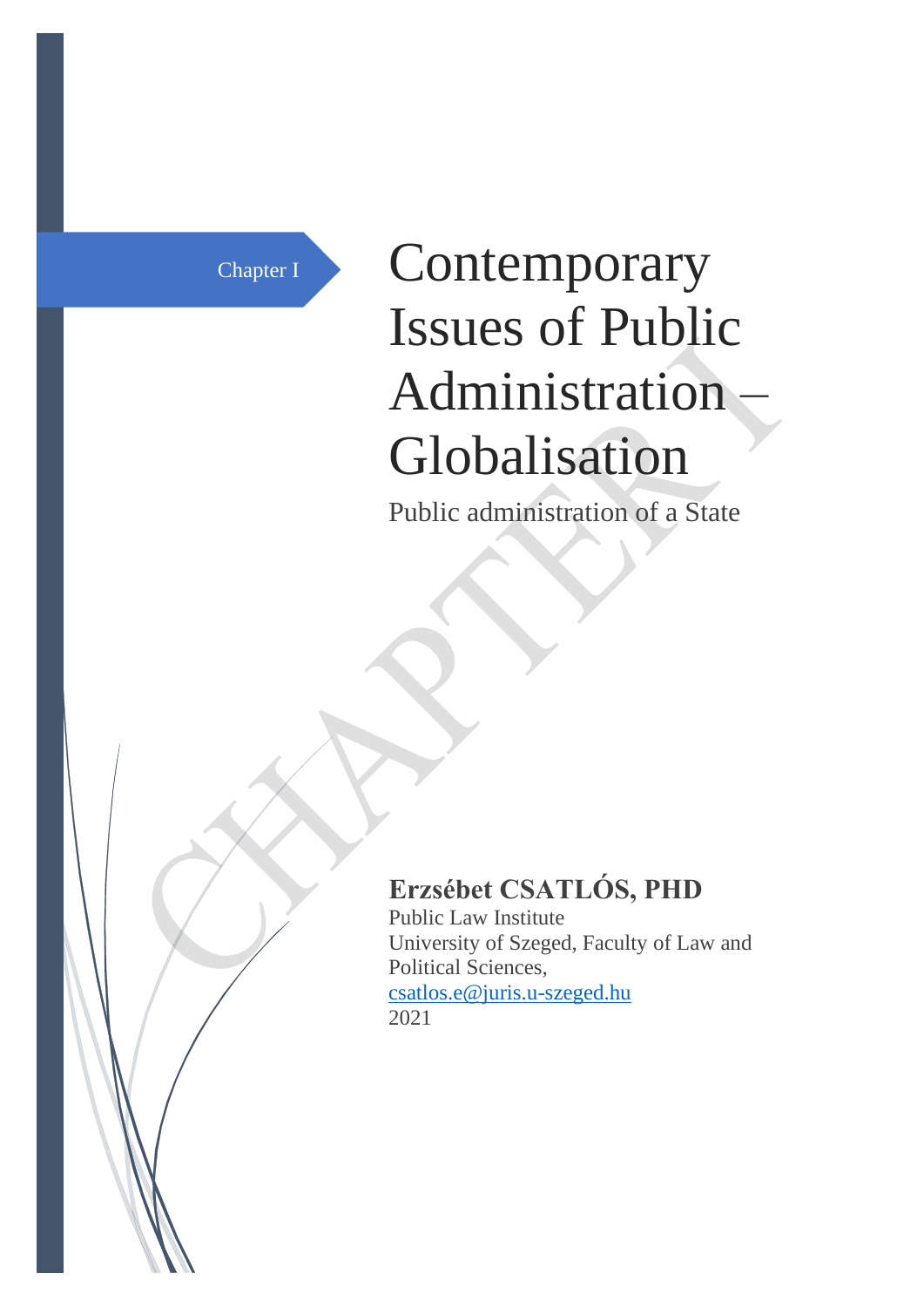#### **READING MATERIAL FOR CHAPTER N<sup>o</sup> 1**

#### **Content**

| 3. The new chapter after the end of absolutism and the birth of public administrative law |  |
|-------------------------------------------------------------------------------------------|--|

<span id="page-1-0"></span>[4. Public administration and public administrative law in a democratic society](#page-4-0) nowadays.. 4

#### **PUBLIC ADMINISTRATION OF A STATE**

#### <span id="page-1-1"></span>**1. What is public administration?**

Public administration is as old as human civilization. Administer is an English word, which is originated from the Latin word '*ad*' and '*ministrare*'. It means to serve/ to manage; *administration* stands for an activity of different motion, choices, and organization of how they should be done to achieve a certain aim. *Public administration* is the same, just the aims to be achieved are common aims of the society decided by the commons and achieved by the commons with the leadership of a group elected by the commons.

*Administrative law and public administrative law are often used as synonyms although, in strictu sensu, they are not the same. The 'administration' is a word with Latin origins meaning 'to serve', or 'to manage affairs'. In this sense, administration means the management of the affairs of an organization. Public administration means governmental administration, it is the accomplishment of politically determined objectives but public administrative law deals with the decision-making of the administrative units of government.*

*Administration and management are often used as synonyms although they are not the same: administration refers to a process of effectively influence an entire organization by formulation of plans, framing policies and setting objectives (decisive function) at the top level, while management states for a skill of getting the work done from others, thus put plans and policies into actions at the lower level (executive function). Administration, therefore, englobes management.*

In history, the common aims, the notion of 'common' and the leader who had the right to decide on the priorities/aims (*public goals*) and on how to achieve these common aims has been constantly changing, so as the *organisation* which was settled to realise the background of execution, the *staff* who performed the tasks towards the common and the *material* and *procedural rules* that prescribed how it shall be carried out.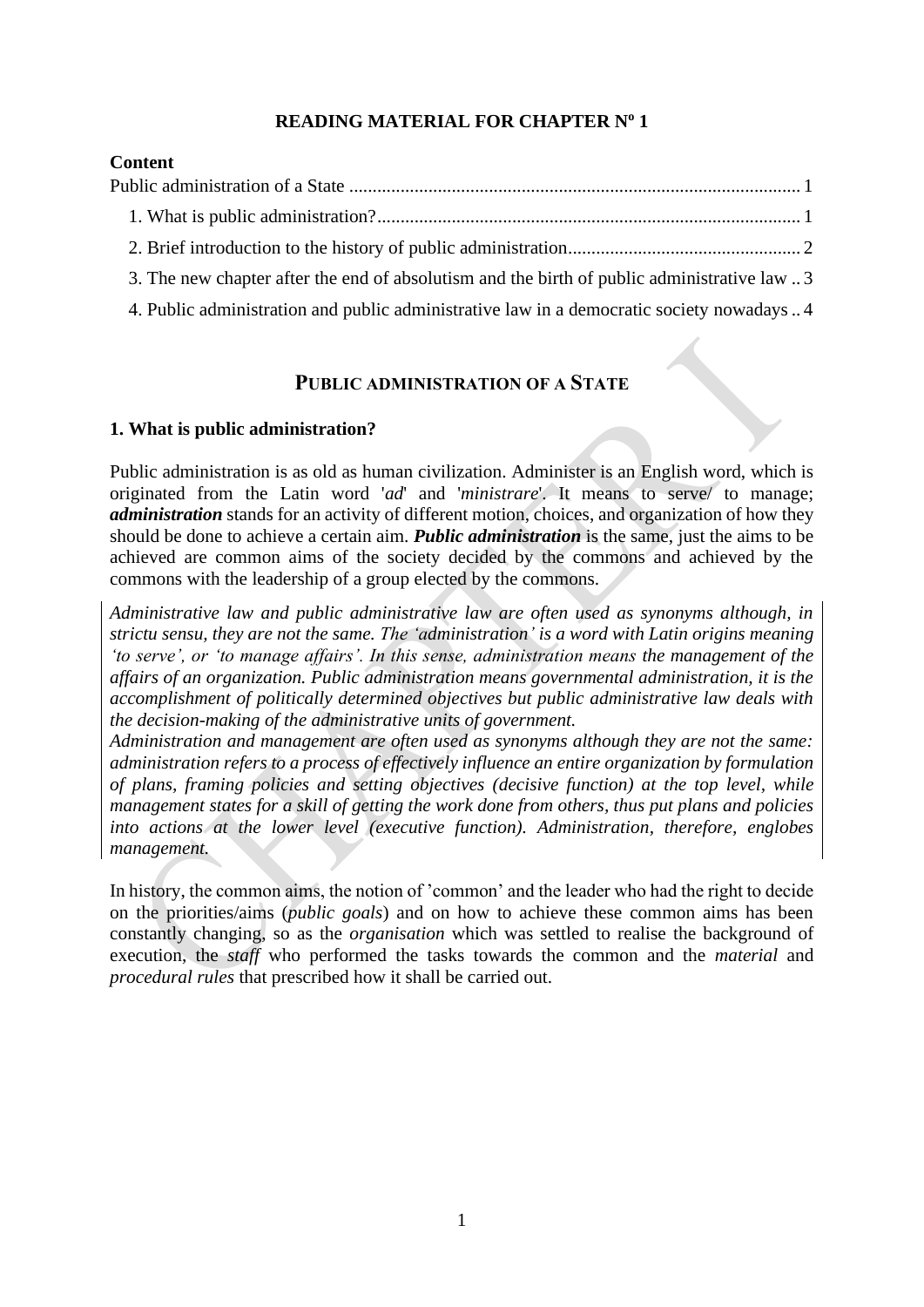

*1. Role of public administration (author)*

#### <span id="page-2-0"></span>**2. A brief introduction to the history of public administration**

Since people live in communities and get together to do something together to achieve an  $\dim<sup>1</sup>$ public administration exists. In primitive communal society, *in the time of cavemen*, this common aim that gets people together was connected to survival: to hunt together, to defend their community, to gather berries together, etc. Performing these common activities was a very basic form of public administration. A more developed form of organisation appeared when the people started to be divided *(the division of society)* according to their mission in the common activity:



*2. Division of society (author)*

- there were those, who were wise enough to draw up plans and alternatives (*assembly*);
- there were a few/only one *(leader)*, who could decide upon common aims and could choose among the priorities and plans elaborated by the wider (and wiser) group of people and
- the largest number of the society was those who realised the common aims according to the wishes and executor (*executors*), who finally performed the activity to achieve the aim by following the orders of the leaders.

This separation of the classes of people was the result of a long development procedure and does not always mean a clear and impermeable line between the segments, but the ancient societies were built upon these levels.

*For example, in Egypt: there was a leader (pharaoh) who was the ultimate source of decisions, priorities, there were a few people who helped him/her in this task (advisors, tax collectors, treasurers, army leaders of high rank), but most of the society was the executor, who in fact, did the job to achieve the aim. In a very simplified schedule: the pharaoh decided to build a* 

<sup>1</sup> You can read more in this topic in: Peter Kobrak: The Logic of Caveman Management. *Public Administration Quarterly*, Vol. 15, No. 4. Winter, 1992, pp. 476-495.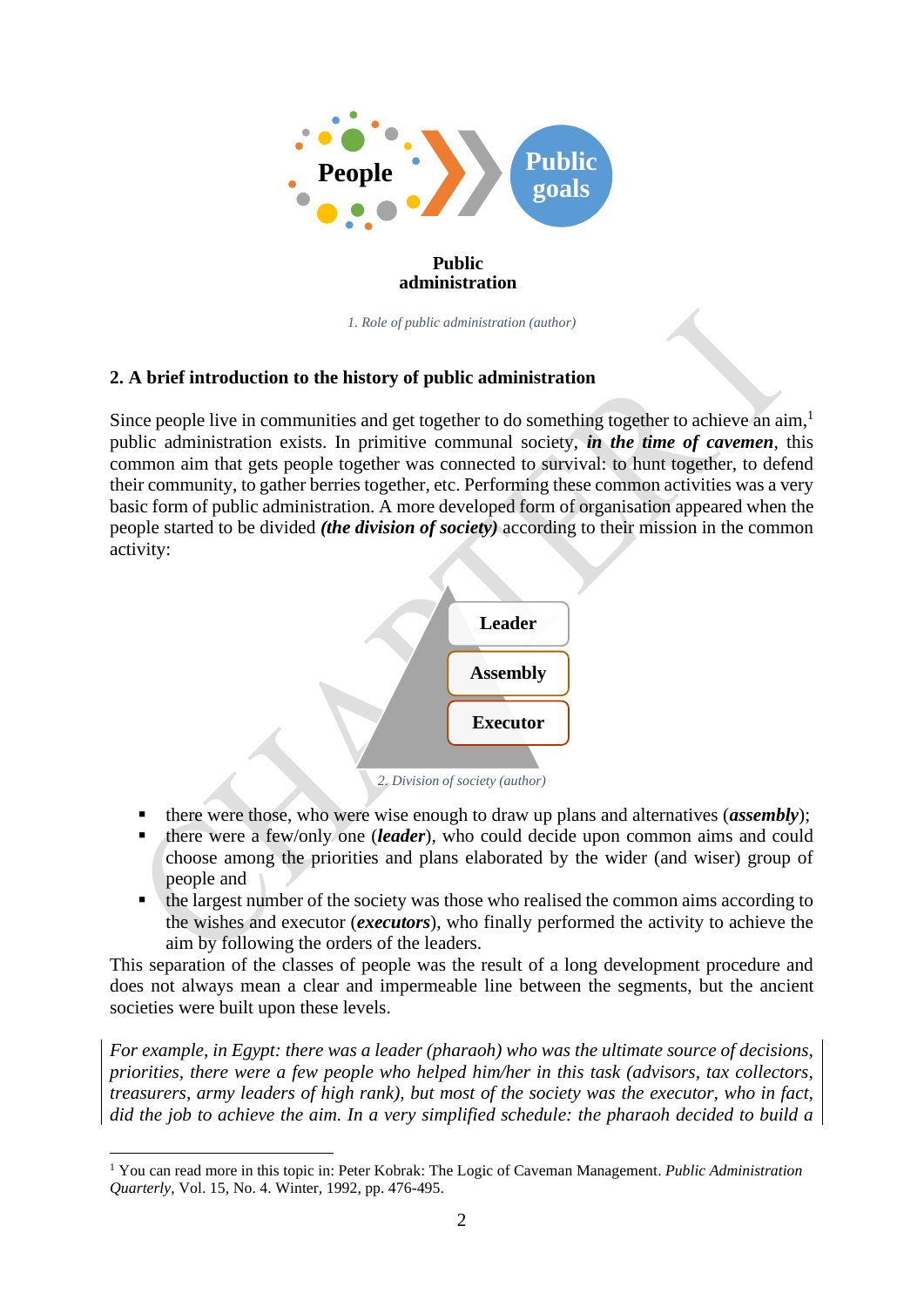*pyramid, according to the highest advisors, he decided how and when to build it, his pages collected the money and organised the work according to the pharaoh's wishes and the workers put one stone on the other.* 

In history, rules were supported not only by their loyal nobles but by *professional advisors* who were the master of a certain issue (writing, financial knowledge) and often gained knowledge in other parts of the world and brought home the know-how (architecture medical issues, agricultural or military science, etc.). These positions around the rulers are the ancestors of the ministerial positions of today and the roots of professional administration and civil service.

*Professionalism has always been important for civil service. In ancient China, an imperial exam based on merit was designed to select the best administrative officials for the state's bureaucracy. The Caroling Charles the Great sent his loyalist to learn abroad and also erected a public servant school in Aachen. In the 17-18th century, the Habsburg Maria Theresia and her son, II Joseph were famous for building up a professional State administration and invest in professional training. Besides, the clergy was always nearby and for centuries, clergymen were the ultimate sources of literacy, knowledge of sciences and education.*

Sometimes people revolted against the ultimate rulers and expresses their negative sentiments against the practice that they have no world in deciding upon the common aims, which usually brought them nothing but suffering (wars, more taxes) and they are always just the ones who suffer from the decisions of the few rich ones at the top of society, and the executor of their wishes. The major common aims of these times were the defending of the territory, gaining new territories and everything the leader level of the society invented in the glory of the ruler (they lived in castles and ate fancy food, while most of the people were starving and lived poorly). In history, the strength of rulers always changed, and it depended on the supportive nobles and the relationship with the clergy. In the case of weak rules, the nobles had a great influence on decision-making, and vice versa: a strong rule could be independent of everyone (absolutism). The major change happened in the *[Enlightenment Age.](https://www.history.com/topics/british-history/enlightenment)* Great thinkers appeared and started to spread the idea that the source of power is the people and not the ruler. The people have the right to decide upon the decisions they execute, and they have the right to elect the one who leads them. The great famine emphasized people's rebellion and the *[Great French Revolution](https://www.history.com/topics/france/french-revolution)  [of 1789](https://www.history.com/topics/france/french-revolution)* opened a brand new chapter in the **[history of public administration](https://www.britannica.com/topic/public-administration#ref36927)** that leads to the birth of the real public administrative law.

#### <span id="page-3-0"></span>**3. The new chapter after the end of absolutism and the birth of public administrative law**

Strong rulers were independent and could do whatever they wanted. Although in history, they often had to get support to be able to stay in their position and let others have a say in decisionmaking and ensure them a better place in society than before. (Do you remember the *[Magna](https://www.historyextra.com/period/medieval/facts-magna-carta-when-signed-why-significant-law-today/)  [Charta of 1215](https://www.historyextra.com/period/medieval/facts-magna-carta-when-signed-why-significant-law-today/)?* It was a document of such guarantees)

For a long time in history, there was one person who decided what the common aims and tasks are and how they would be organised, administration depended on the ruler and the law that governed it was also in the hands of the highest level of society.

With the abolishment of absolutism and the revolutions of Europe (*[People's Spring](https://omniatlas.com/maps/europe/18480224/)* **or** *Spring [of Nations](https://omniatlas.com/maps/europe/18480224/)),* people gained more power than ever: they are no more ridden lower part of society but active factors (*[democracy](https://www.britannica.com/topic/democracy)*). The concept of *[separation of powers](https://www.britannica.com/topic/separation-of-powers)* is linked to this change in society. People cannot practice their power directly, so they elect a group of people whom they feel to be competent and trustworthy to represent them and their interests (*assembly or*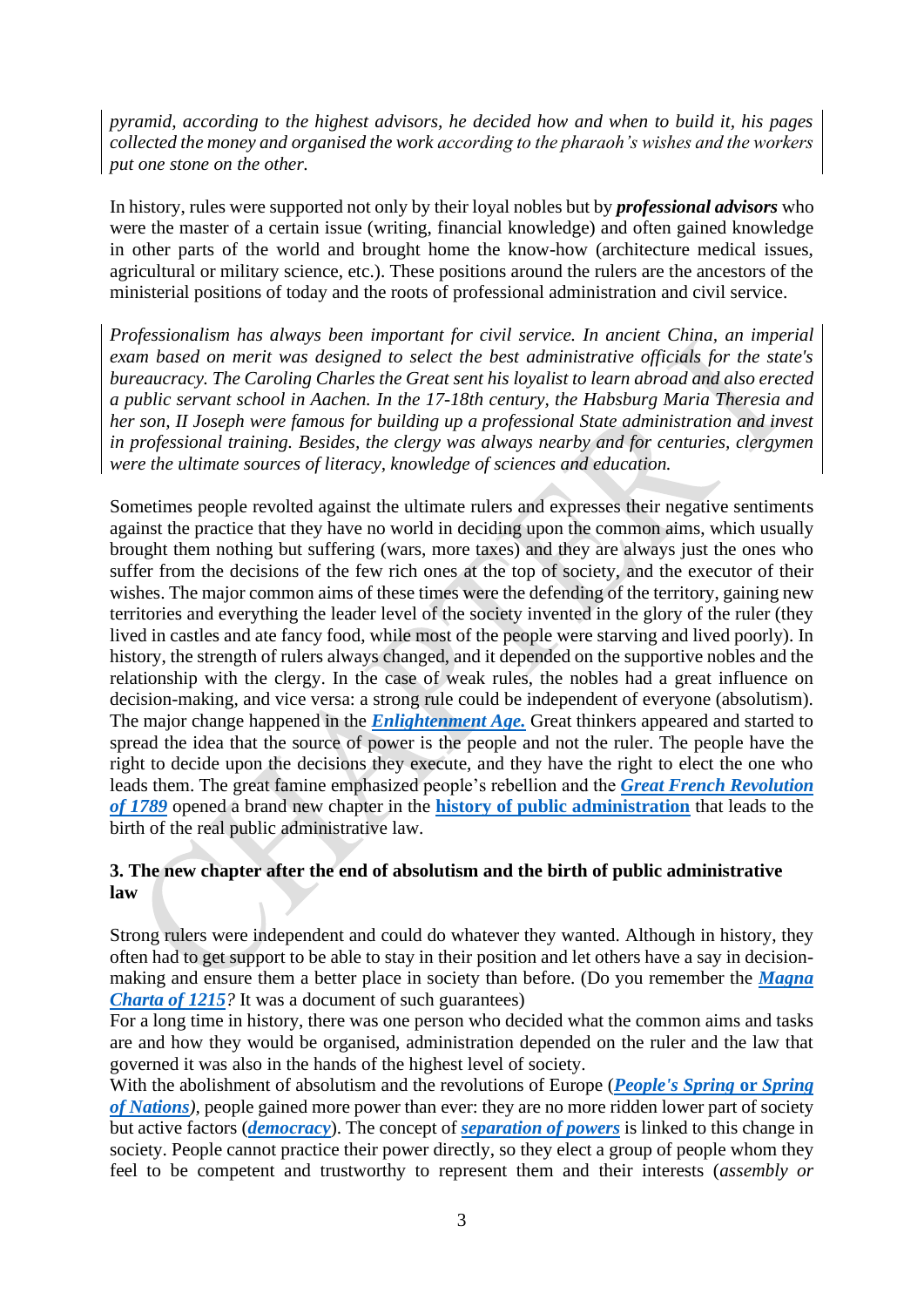*parliament*), and a leader (*government*) was either erected or the former monarch was prescribed but with restricted powers by the assembly. The government is then responsible for executing the decisions of the 'commons' represented by the assembly. To avoid the unfair practice of power, the *judicial branch* was settled to serve justice. Then, this decision-making body was responsible for the build-up of the organisation to serve the realisation of common aims. Therefore, the people could basically but indirectly decide upon their faith, the common aims, and their realisation. The elected representants could be changed in case of insufficiency as they shall perform their task according to predefined norms without the possibility of autocracy which was the previous regime's main feature. As for the functioning of public administration, it shall also be created according to predefined laws and regulation and shall perform its duties as it is prescribed by law. Law shall govern the society and not tyranny. (*[rule](https://www.britannica.com/topic/rule-of-law)  [of law](https://www.britannica.com/topic/rule-of-law)*).

The traditional nature of public administration has been changing very rapidly in modern times. It is the consequence of the changing role of economy, society, culture and the new requirements of public administration. At the beginning of the 21st century, the public administration is expected to be not only capable of providing former basic functions (law and order) but it is expected to play some new roles. The number of common goals has increased with different areas to serve the well-being of society. Public administration has grown to be the biggest system of society with many tasks from the classical state functions (internalexternal defence, economic tasks) to welfare state functions (education, cultural, medical and social benefits etc.). Today, the way that a State serves these interests (choosing of priorities) depends on its economic background and traditions.

*There are states where education is a public task and free of charge from primary school to higher education, you pay for these from your taxes; there are states where you shall pay for higher education. Or, there are states where medical care is paid by taxes and available for all who contribute while other states maintain only a basic level of service from taxes and people are entitled to decide which private assurance system they choose and be part of it to get complex medical care, etc. If they do not like the system, at the next elections, they can vote for that party that promises a better system and in case of winning, they can establish a new type of social benefits system as a leader who chooses the priorities.*

Public institutions (central, territorial and local organs) are also expected to play an initiative, regulative, and controlling role as well. In this way, the subsystem will be able to help the competitiveness of the economy, the improvement of society and the well-being of citizens.

#### <span id="page-4-0"></span>**4. Public administration and public administrative law in a democratic society nowadays**

There is [no uniform and generally accepted definition;](https://www.britannica.com/topic/administrative-law) it depends on the examination's point of view.

**Public administration** is the realisation of common tasks (preparation of tasks and execution of tasks defined and regulated by the legislative) in a society by a specific organisation of authorities acting by public power (they have the right to enforce their decisions), unique civil service staff, and via special procedures governed by law. Public administration is the law in action; created and bound by an instrument of the law.

The **subordination of public administration to the law** is a requirement deriving from the rule of law.

*The requirement of the subordination of the administrative activities to law means that public power possessing administrative bodies with public power, intervening into social*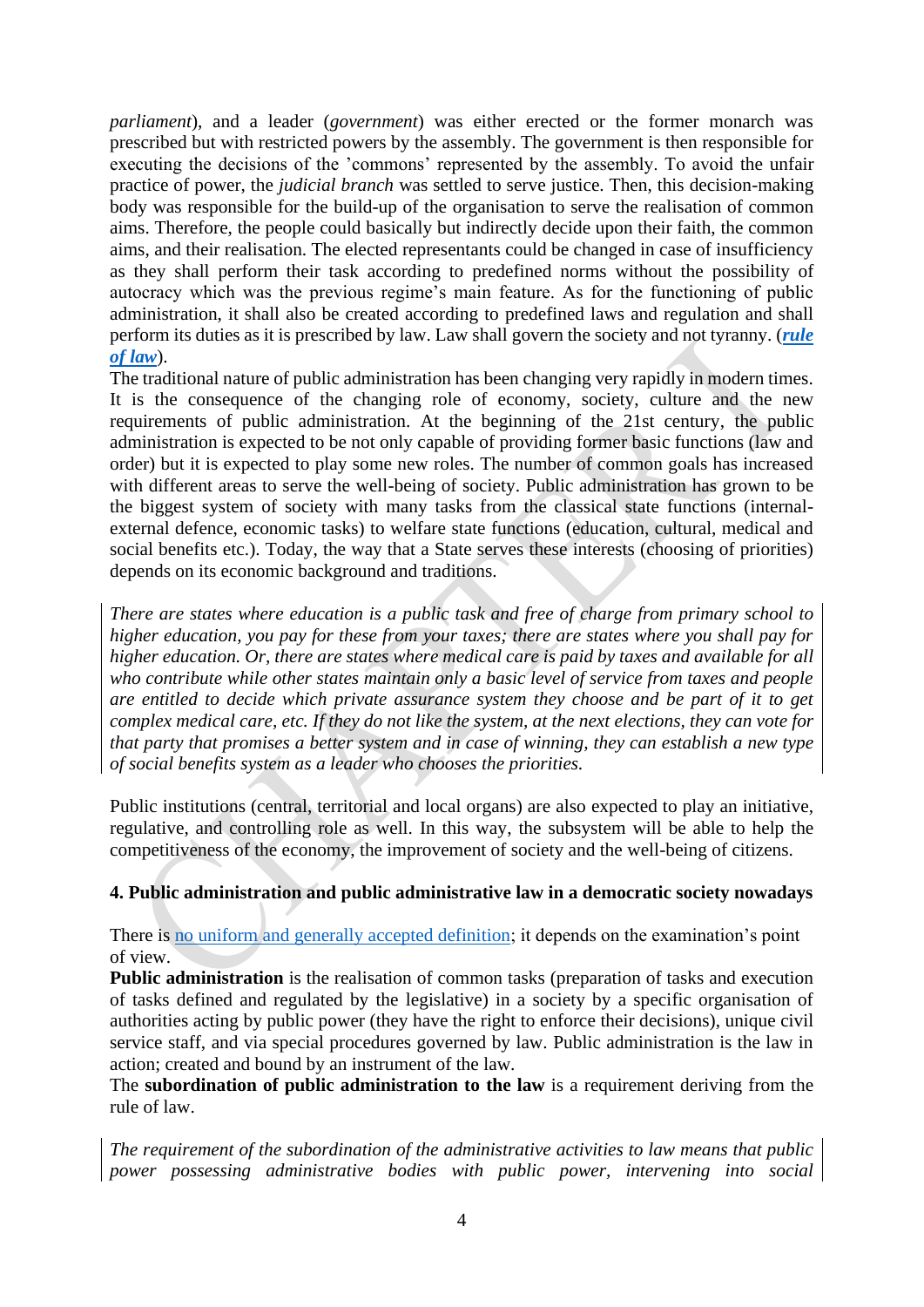*relationships, may make their decisions within the organizational framework of law, governed by procedural law and within the framework set by substantive law regulated by law in a foreseeable manner.*

The **main task** of public administration, in general, is:

- ➢ *the preparation of legislation*: that is how the preferences of the government (leader) are ensured; alternatives are elaborated,
- ➢ *execution of legislation*: it ensures the realisation of the decisions taken by the legislator to formulate the society and the behaviours and by continuously verifying the success of their mission, they can prepare a new draft for legislation for better serving public aims in case of problems.

To perform these tasks, it is entitled to carry our **different types of activities**:

- ➢ it may establish *organs* and regulate its functioning to carry out tasks;
- ➢ it may produce *executive legal norms* (below legal acts of the parliament);
- ➢ it may act within *public power* (administrative authorities).

The first two is the prerogative of the highest level of administrative organs, while the latter features the territorial and local administrative level which are closer to the ultimate subjects of law, the individuals.

The convenience of the activity and functioning of public administration is supervised and controlled by the *judiciary.* It means that the legislative activity of public administration is supervised by competent State organs (mostly by constitutional courts) and the functioning and decisions issued by administrative authorities are subject to judicial review to ensure the conformity with legal norms (i.e. an individual has the right to submit a claim to court for a review of the individual decision of an administrative authority if the individual feels that the administration breached the law – material and/or procedural – while it formulated its decision pro or against the individual). In many states, there are alternative mechanisms, too, to fight against maladministration to disencumber courts in simpler cases and to help administrative power to follow a proper practice (i.e. the role of ombudsman; different conciliatory or mediation mechanisms).

The **structure of public administration** depends on historical traditions and current political choices of a State. State administration is hierarchical (thus via the direction of the upper level to down level organs, the government can ensure uniform application of law in every part of the country) and subdivided from central level (ministries, top-level organs of different tasks) to territorial (regional) and local level, these latter levels ensure task performance as deconcentrated units of a higher-level organ.

In most of the States, the local community has the right to handle their common tasks autonomously, without the interference of the government (*local self-government*). Their rights and level of autonomy also depend on the state 's tradition. There are also *non-administrative organs* that perform common tasks and contribute to them in different forms, however, they are not administrative organs (either not state-established organs, or they are established for different purposes and only a part of their activity is public service) It is also a choice of the State what is regulated under such category and what their status is. The relationship of such organs with the public administration and the government is also upon legislation and the interference of government into the freedom of these organs usually depends on the level of state financial support.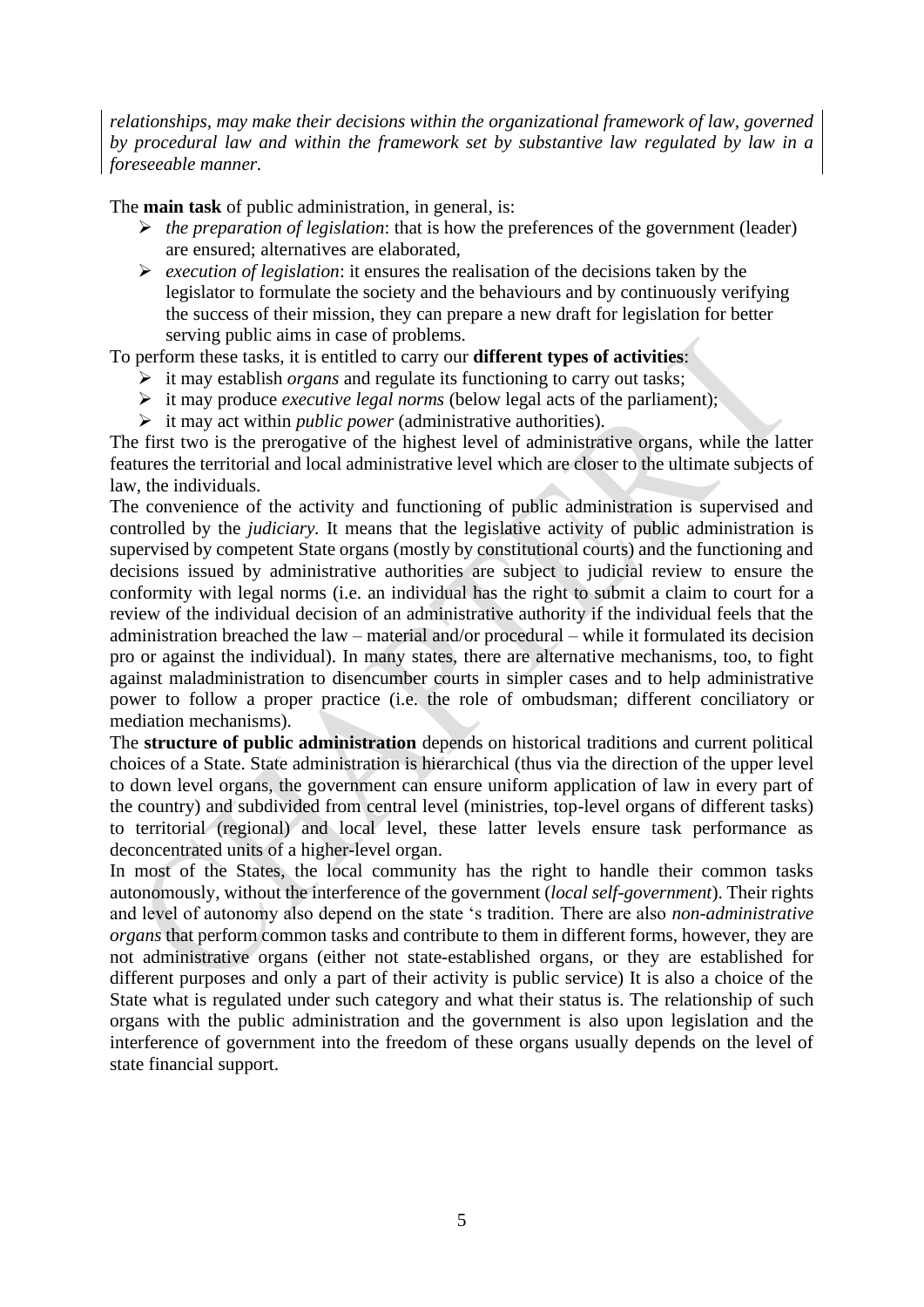

**Public administrative law** in a broad sense covers all legal norms that are related to public administration; therefore, the norms for

- $\triangleright$  the organisation of organs and authorities of public administration (organisational or structural law)
- $\triangleright$  the civil service (civil service law)
- $\triangleright$  the details of common goals (material law)
- $\triangleright$  the procedure that leads to the realisation of common tasks including procedural rights and obligations of the parties (procedural law)

are different parts of public administrative law making it the biggest part of public law.

#### **LITERATURE**

- Ewan FERLIE, Laurence E. LYNN Jr., and Christopher POLLITT (eds.): *The Oxford Handbook of Public Management*. 2007.
- Mary LISTON: Governments in Miniature: [The Rule of Law in the Administrative State.](https://pdfs.semanticscholar.org/040b/d3e68f6ca76c46f4bb7dc7bd52f00cf4e8d4.pdf) in: Colleen Flood - Lorne Sossin (eds.): *Administrative Law in Context*. Emond Montgomery Publishing, Toronto, 2008.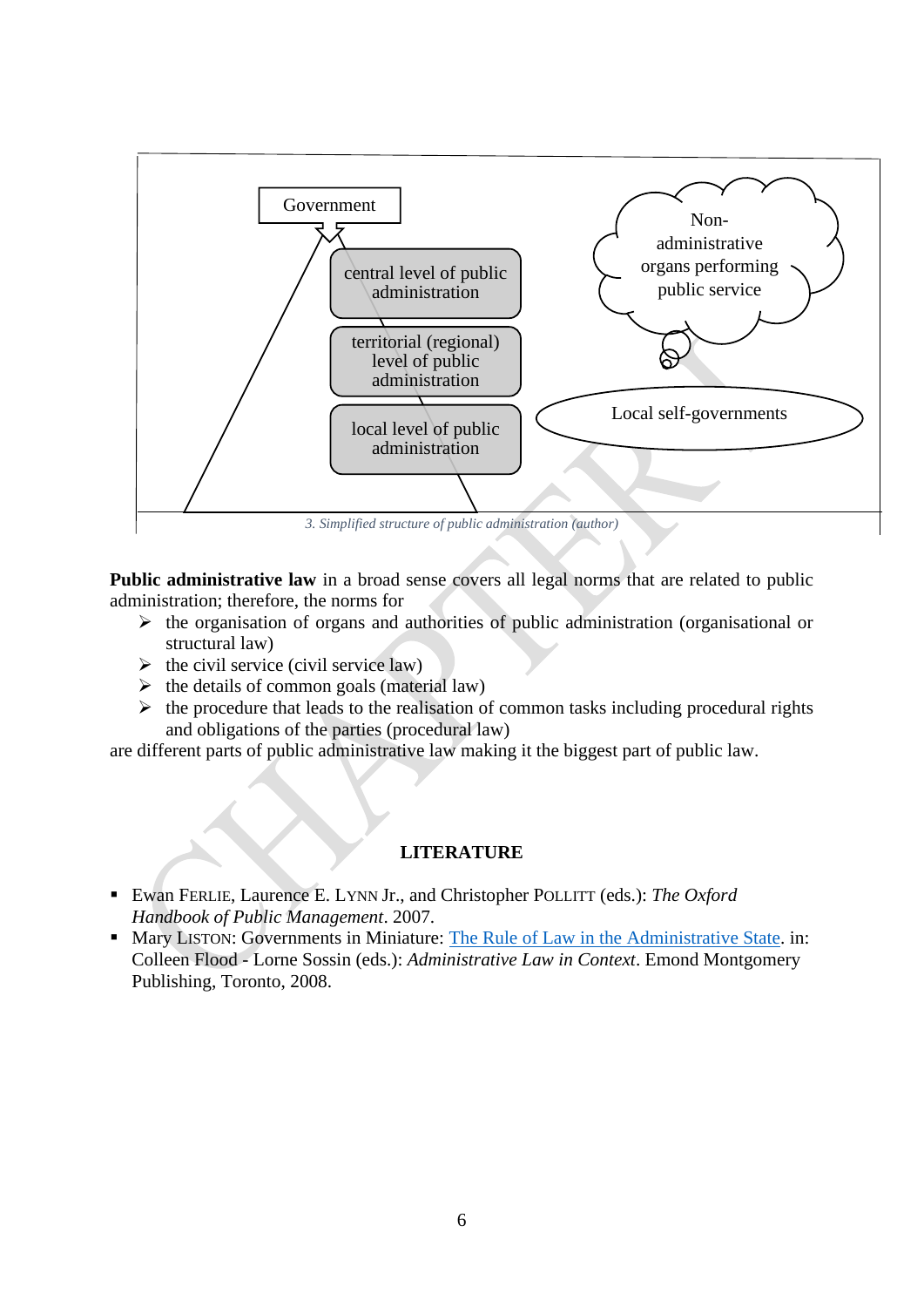### **SIGNIFICANT DEFINITIONS**

| Administration     | a process of effectively influence an entire organization by the           |
|--------------------|----------------------------------------------------------------------------|
|                    | formulation of plans, framing policies and setting objectives (decisive    |
|                    | function) at the top level of the organisation                             |
| Management         | skill of getting the work done from others, thus put plans and policies    |
|                    | into actions at a lower level of an organisation                           |
| Rule of law        | mechanism, process, institution, practice, or norm that supports the       |
|                    | equality of all citizens before the law, secures a non-arbitrary form of   |
|                    | government and more generally prevents the arbitrary use of power          |
| Public             | is the realisation of common tasks in a society by a specific organisation |
| administration     | of authorities acting by public power, unique civil service staff, and via |
|                    | special procedures governed by the law                                     |
| Public             | legal norms that are related to public administration; therefore,          |
| administrative law | organisational or structural law, civil service law, material law, and     |
|                    | procedural law                                                             |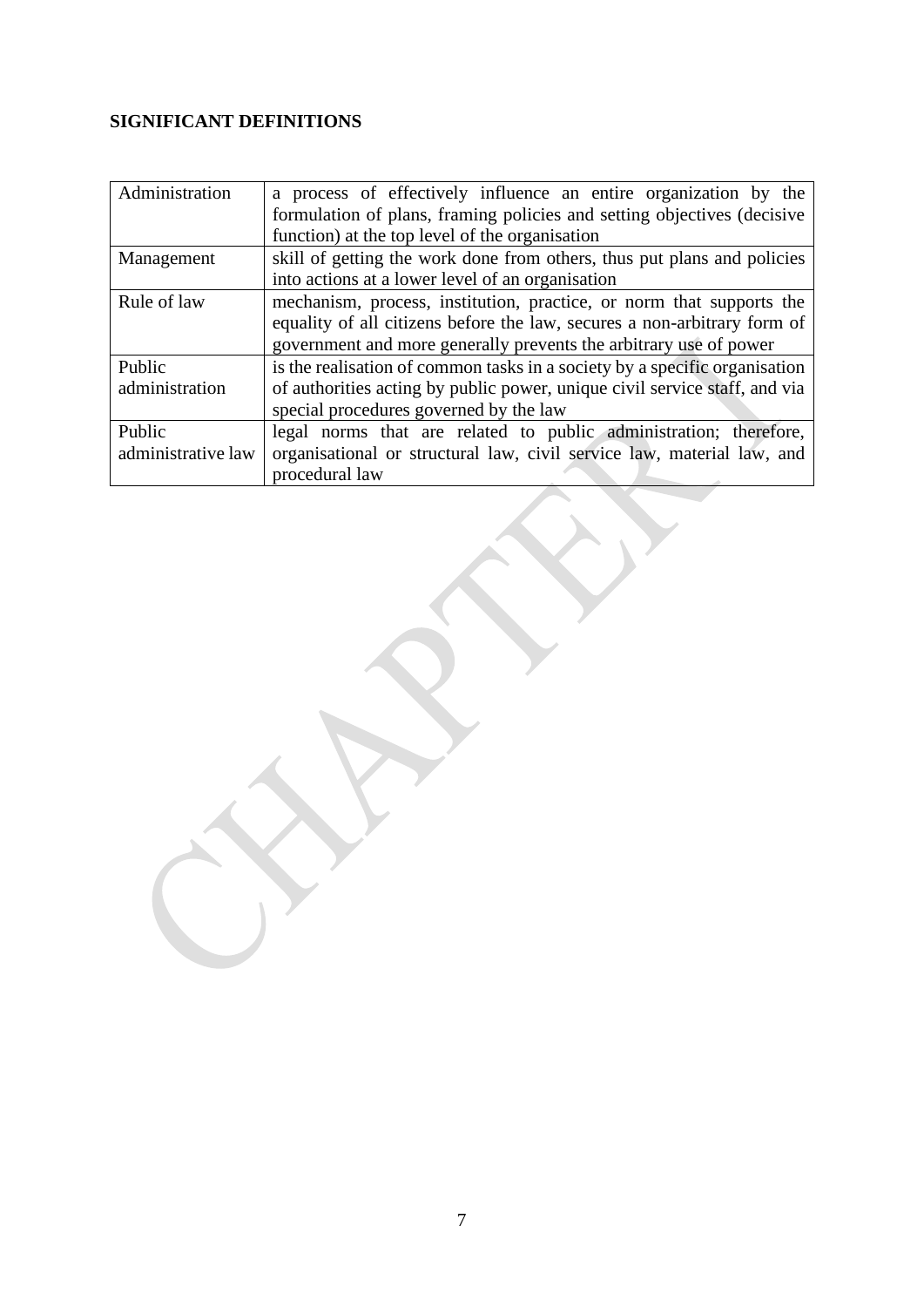#### **EXERCISES TO TEST YOUR KNOWLEDGE**

1. Choose the statement to the terms!

| Management | Administration |
|------------|----------------|
|            |                |
|            |                |
|            |                |

a) lower-level activity

b) decisive function

c) systematic way of managing people and things within the organization

What defines the management and administration related to a)-b)-c) statements?

2. What influences the task of public administration and how?

| Dynamical influencer | Static influencer |
|----------------------|-------------------|
|                      |                   |

- a) economy of a State
- b) cultural traditions
- c) internal security challenges

d) international relations

e) geographical conditions

3. What does public administration do to determine the behaviour of persons? Find examples!

| Normative activity         |  |
|----------------------------|--|
| Individual decision-making |  |
| Political activity         |  |

Which level of administration serves these activities?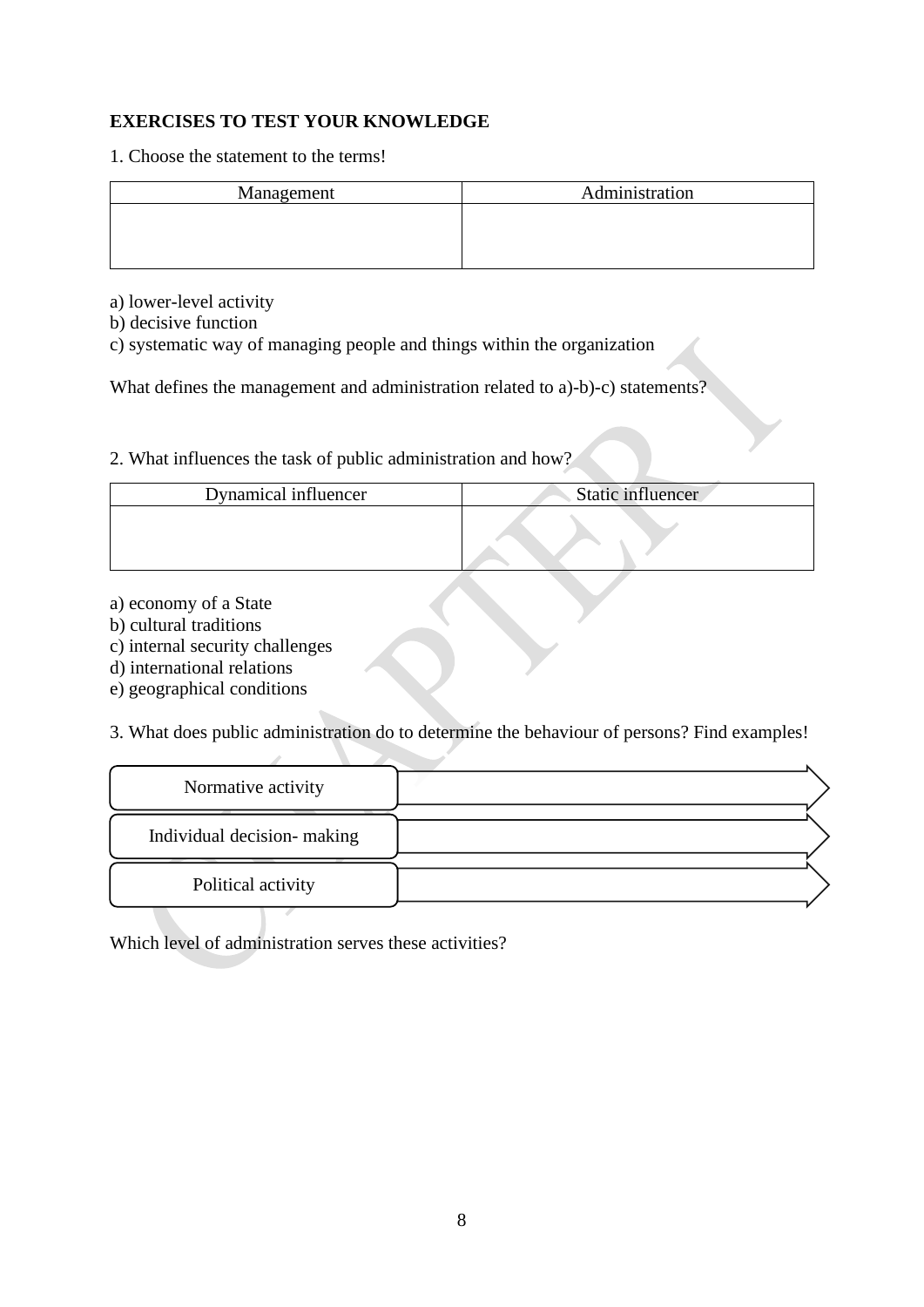#### **TEST OF MULTIPLE CHOICES/QUIZ**

**1. ……. is the formulation of plans, framing policies and setting objectives, while ……… is putting plans and policies into actions.**

a) Administration; management

b) Management; administration

c) Public law; civil law

#### **2. The public administration of a State is influenced and determined by social challenges, internal and external influences, and the economic background of the State.**

a) Yes, it is true as these circumstances have a strong influence on the tasks of public administration.

b) No, public administration is stable and does not accommodate the needs of society.

#### **3. Finish it with a true statement! The history of public administration …**

a) is old as human civilisation.

b) is the achievement of the Enlightenment Age.

c) is dated from the establishment of the rule of law principle.

#### **4. Finish it with a true statement! The rule of law is traditionally understood as the supremacy of the law in the regulatory legal acts system…**

a) and it has no further implication on public administration.

b) and it is a legal doctrine that forms the fundaments of constitutions but has not a direct impact on the administration.

c) thus, it is a major value of a democratically functioning public administration and means the requirement of the subordination of the administrative activities to law.

#### **5. Finish it with a true statement! Law of public administration…**

a) is the structural law of public administration.

b) covers the structural and procedural law of public administration.

c) covers the structural and procedural law of public administration and also includes the law of civil servants.

#### **6. International relations of the State are not determinant for the functioning of public administration.**

a) True.

b) False.

## **7. Traditions and geographical features of a State are not static factors of public**

**administration.**

a) True.

b) False.

#### **8. Material rules for the determination of social relations are beyond the notion of public administration.**

a) True.

b) False.

#### **9. Public administration shall be determined by the rule of law to avoid the abuse of**

**power.**

a) True.